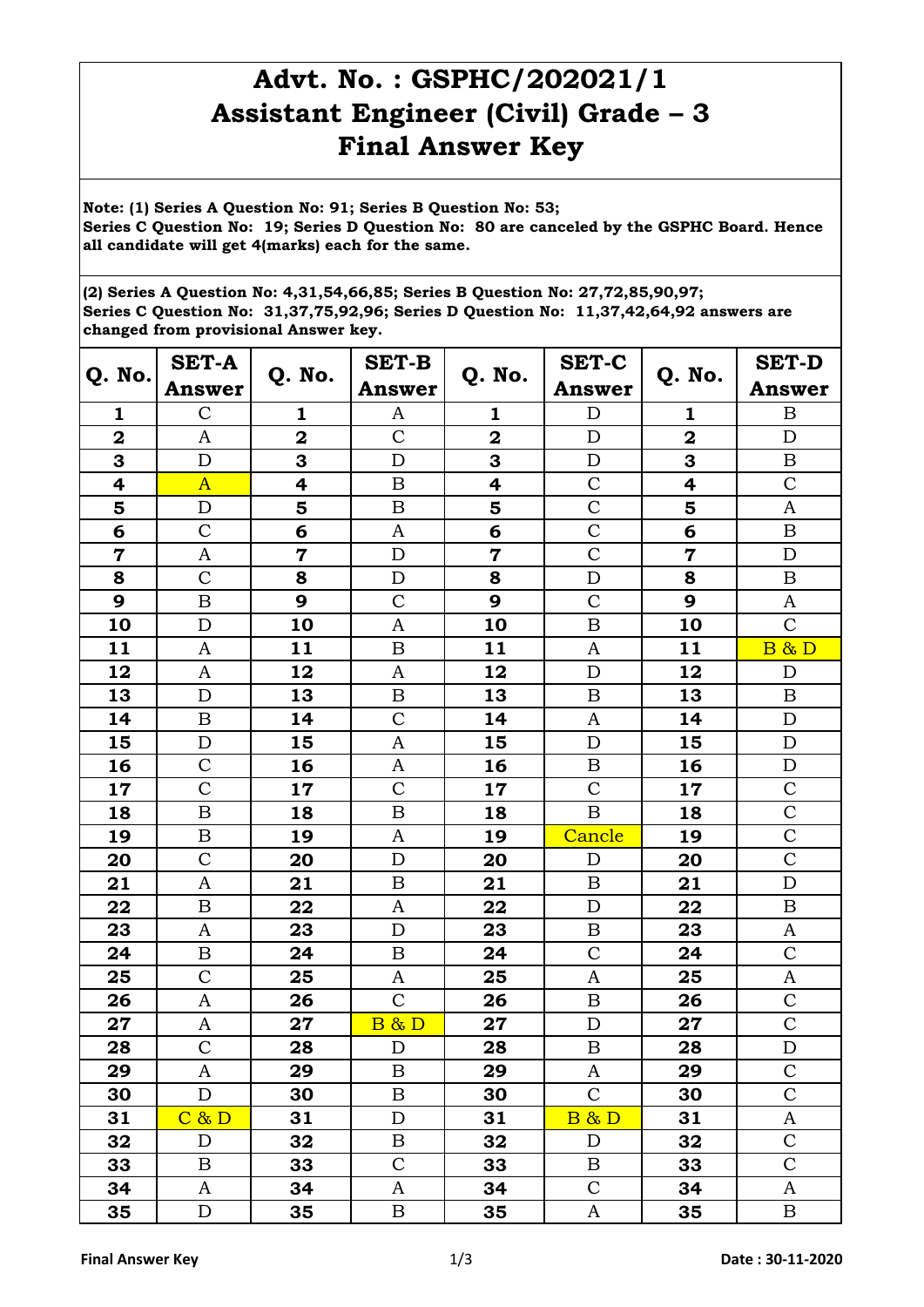## **Advt. No. : GSPHC/202021/1 Assistant Engineer (Civil) Grade – 3 Final Answer Key**

**Note: (1) Series A Question No: 91; Series B Question No: 53; Series C Question No: 19; Series D Question No: 80 are canceled by the GSPHC Board. Hence all candidate will get 4(marks) each for the same.** 

**(2) Series A Question No: 4,31,54,66,85; Series B Question No: 27,72,85,90,97; Series C Question No: 31,37,75,92,96; Series D Question No: 11,37,42,64,92 answers are changed from provisional Answer key.**

| Q. No. | <b>SET-A</b>              |        | <b>SET-B</b><br>Q. No.<br><b>Answer</b> |    | <b>SET-C</b>     | Q. No. | <b>SET-D</b>     |
|--------|---------------------------|--------|-----------------------------------------|----|------------------|--------|------------------|
|        | <b>Answer</b>             | Q. No. |                                         |    | <b>Answer</b>    |        | <b>Answer</b>    |
| 36     | $\boldsymbol{\mathrm{B}}$ | 36     | $\mathbf D$                             | 36 | $\mathbf D$      | 36     | A                |
| 37     | $\mathbf D$               | 37     | $\mathbf D$                             | 37 | $\overline{A}$   | 37     | <b>B &amp; D</b> |
| 38     | $\boldsymbol{B}$          | 38     | $\mathcal{C}$                           | 38 | $\mathbf D$      | 38     | $\mathbf C$      |
| 39     | $\mathbf C$               | 39     | $\mathsf{C}$                            | 39 | $\mathcal{C}$    | 39     | $\boldsymbol{B}$ |
| 40     | A                         | 40     | $\, {\bf B}$                            | 40 | A                | 40     | $\boldsymbol{A}$ |
| 41     | $\boldsymbol{B}$          | 41     | $\boldsymbol{B}$                        | 41 | $\mathcal{C}$    | 41     | $\mathbf D$      |
| 42     | $\mathbf D$               | 42     | $\mathbf D$                             | 42 | $\mathbf{A}$     | 42     | $\overline{C}$   |
| 43     | $\mathcal{C}$             | 43     | $\mathbf D$                             | 43 | $\boldsymbol{B}$ | 43     | $\, {\bf B}$     |
| 44     | $\boldsymbol{B}$          | 44     | $\mathbf D$                             | 44 | A                | 44     | A                |
| 45     | $\mathbf{A}$              | 45     | $\mathcal{C}$                           | 45 | $\boldsymbol{B}$ | 45     | $\, {\bf B}$     |
| 46     | $\mathbf D$               | 46     | $\overline{C}$                          | 46 | $\mathcal{C}$    | 46     | $\overline{C}$   |
| 47     | $\boldsymbol{B}$          | 47     | $\overline{C}$                          | 47 | A                | 47     | $\boldsymbol{B}$ |
| 48     | A                         | 48     | $\mathcal{C}$                           | 48 | A                | 48     | A                |
| 49     | $\mathbf D$               | 49     | $\mathbf D$                             | 49 | $\mathbf B$      | 49     | $\mathbf D$      |
| 50     | $\mathbf C$               | 50     | $\boldsymbol{B}$                        | 50 | A                | 50     | $\boldsymbol{B}$ |
| 51     | $\boldsymbol{B}$          | 51     | $\mathsf{C}$                            | 51 | $\mathcal{C}$    | 51     | A                |
| 52     | A                         | 52     | $\mathbf B$                             | 52 | A                | 52     | $\mathbf D$      |
| 53     | $\mathbf D$               | 53     | Cancle                                  | 53 | $\mathcal{C}$    | 53     | A                |
| 54     | $\overline{C}$            | 54     | D                                       | 54 | $\mathcal{C}$    | 54     | $\mathbf C$      |
| 55     | $\boldsymbol{B}$          | 55     | $\boldsymbol{B}$                        | 55 | $\mathbf D$      | 55     | ${\bf D}$        |
| 56     | A                         | 56     | A                                       | 56 | $\mathcal{C}$    | 56     | $\, {\bf B}$     |
| 57     | $\, {\bf B}$              | 57     | $\overline{C}$                          | 57 | $\boldsymbol{B}$ | 57     | $\, {\bf B}$     |
| 58     | $\mathcal{C}$             | 58     | A                                       | 58 | $\mathbf D$      | 58     | A                |
| 59     | $\overline{C}$            | 59     | $\mathcal{C}$                           | 59 | A                | 59     | ${\bf D}$        |
| 60     | $\mathbf{A}$              | 60     | $\mathcal{C}$                           | 60 | $\mathbf{A}$     | 60     | ${\bf D}$        |
| 61     | $\mathcal{C}$             | 61     | $\mathbf D$                             | 61 | $\mathbf D$      | 61     | $\mathbf C$      |
| 62     | $\mathcal{C}$             | 62     | $\mathbf C$                             | 62 | $\, {\bf B}$     | 62     | $\mathbf A$      |
| 63     | A                         | 63     | B                                       | 63 | A                | 63     | $\mathbf D$      |
| 64     | $\boldsymbol{B}$          | 64     | ${\rm D}$                               | 64 | $\mathbf C$      | 64     | C & D            |
| 65     | A                         | 65     | A                                       | 65 | $\mathbf D$      | 65     | D                |
| 66     | <b>B &amp; D</b>          | 66     | $\mathbf{A}$                            | 66 | $\mathbf B$      | 66     | $\, {\bf B}$     |
| 67     | $\boldsymbol{B}$          | 67     | $\mathbf D$                             | 67 | $\boldsymbol{B}$ | 67     | A                |
| 68     | A                         | 68     | $\, {\bf B}$                            | 68 | A                | 68     | ${\rm D}$        |
| 69     | $\mathcal{C}$             | 69     | $\mathbf C$                             | 69 | ${\bf D}$        | 69     | $\mathsf{C}$     |
| 70     | A                         | 70     | $\boldsymbol{A}$                        | 70 | ${\rm D}$        | 70     | A                |